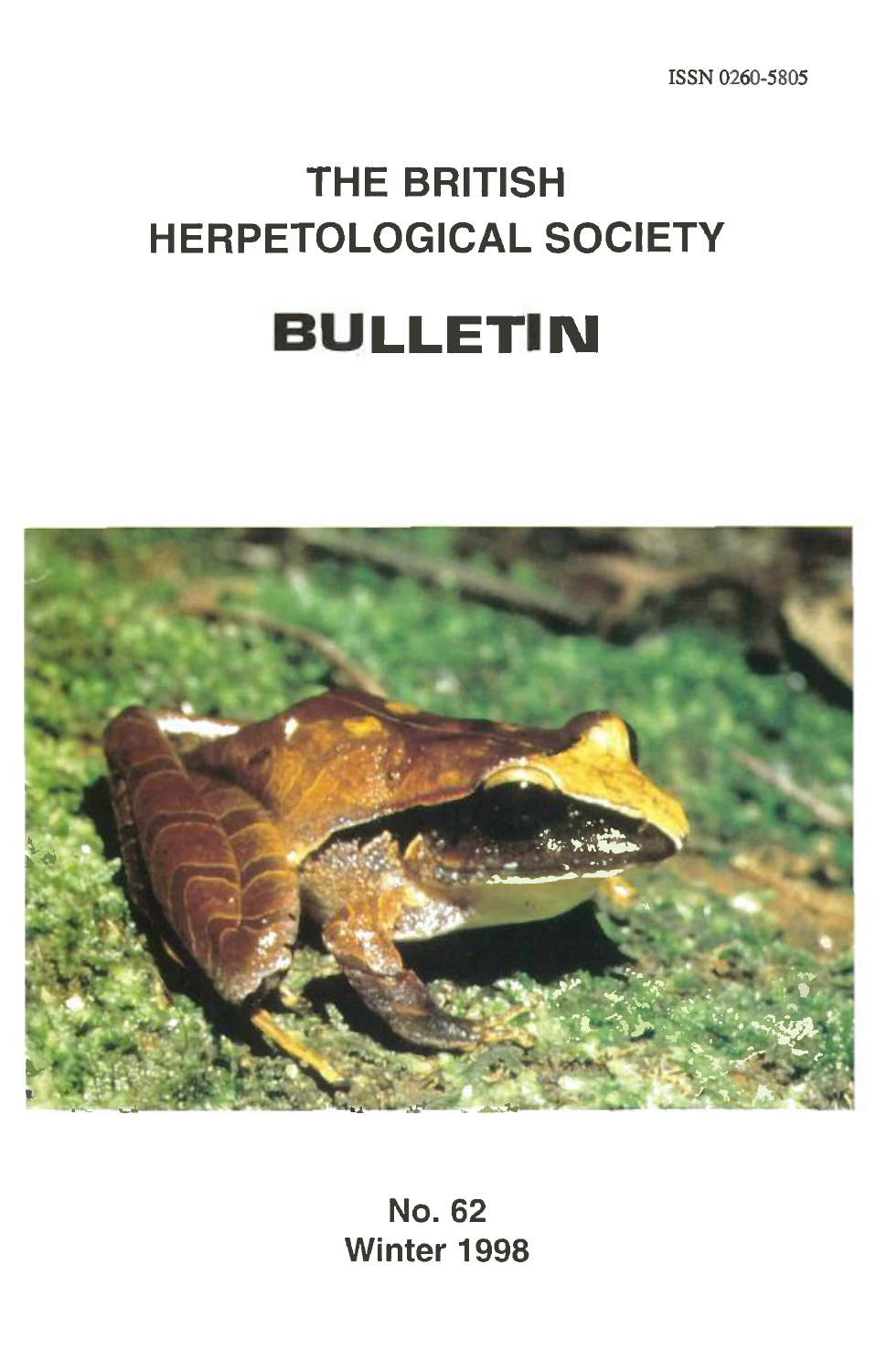# **AMPHIBIANS AND REPTILES OF THE CORDILLERA DE GUANACASTE, COSTA RICA; A FIELD LIST WITH NOTES ON COLOUR PATTERNS AND OTHER OBSERVATIONS**

## PETER J. STAFFORD

*Department of Botany, The Natural History Museum, Cromwell Road, London SW7 5BD, UK* 

## **INTRODUCTION**

The herpetofauna of Central America is perhaps nowhere more diverse or speciose than in Costa Rica. A voluminous record of literature has also established the amphibian and reptile life of this country as amongst the most well documented of any in the Neotropics, although further work will undoubtedly shed more light on the local distribution patterns and ecology of species. Probably the best known individual area is the lowland wet forest site of La Selva in the province of Heredia, where a variety of herpetological research has been undertaken since the late 1950s (reviewed by Donnelly, 1994 and Guyer, 1994).

The most recent and comprehensive checklist available is that by Savage and Villa (1986), which lists 362 species and includes detailed identification keys and general distribution information. Many of those found at higher elevations are also featured in a regional guide to the herpetofauna of the Monteverde area by Hayes et al. (1989). Among other indispensable references for the field biologist is a classic series of papers published by E.H. Taylor during the 1950s (list appended), which provides descriptions of most of the caecilians, salamanders, anurans, lizards and snakes, although a considerable number of others have since been added, and the nomenclature of many superseded. The venomous snakes of the country are treated in an illustrated guide by Picado (1931, reprinted 1976).

Costa Rica is divided medially by a spine of volcanic highlands that extend in the north as the Cordillera de Guanacaste. The section of this range nearest the Nicaraguan border is dominated by the peaks of Volcan Orosi, which rises to an elevation of 1487 metres, and Volcan Cacao (1659 m), followed to the south by Volcan Roncon de la Vieja (1895 m) and Volcàn Santa María (1916 m). These mountains and the surrounding lowlands of Guanacaste embrace a rich diversity of vegetation types, ranging from tropical dry forest on the Pacific coastal plain, through a number of wetter, montane variants, to elfin cloud forest. Information on the herpetofauna of the area is limited. Sasa & Solórzano (1995) provide an account of species composition in the dry Pacific lowlands, listing 18 amphibians and 59 reptiles from Parque Nacional Santa Rosa, but the herpetofauna of the adjacent Cordillera highlands is relatively unknown.

Some 36,000 hectares surrounding the volcanoes of Orosi and Cacao are designated as a protected area (Parque Nacional Guanacaste), within which five biological field stations are operated by the Area de Conservacion Guanacaste (A.C.G.). The highest of these is Estacion Cacao, which lies at an elevation of some 1000 metres. Two other facilities are located on on the slopes of Volcán Santa Maria and Volcán Rincón de la Vieja (Parque Nacional Rinc6n de la Vieja). The following is a list of the amphibians and reptiles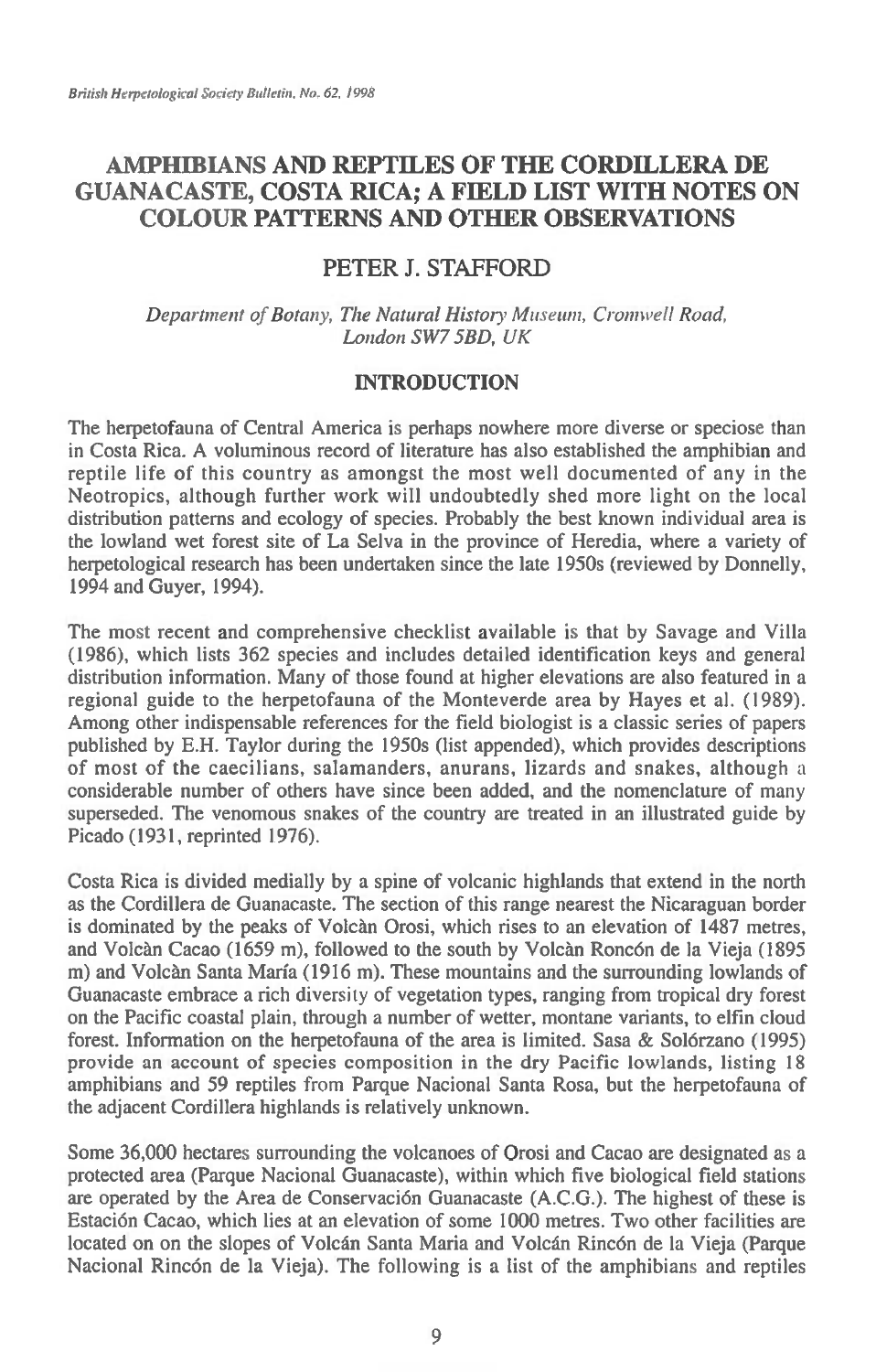**observed while the author was conducting botanical fieldwork from four of these stations (Pitilla and Maritza on Volcan Orosi, Cacao on Volcan Cacao, and Santa Maria on Volcan Santa Maria) between 30th May and 23rd June 1996. The information is tendered in the form of an event-based record with notes on prevailing weather conditions, microhabitat, dates of observation and, in some cases, times of day that specimens were found; brief colour descriptions and other notes are also included for some of the more variable and little known species. With the exception of one lizard observed but not captured** *(Anzeiva Festiva),* **only those animals that were examined in the hand are listed. Voucher photographs of most species were taken as a means of verifying identification (specimens were not collected), copies of which have been deposited with the Picture Library at the Natural History Museum, London (reference numbers cited where applicable).** 

#### **CLIMATE AND LOCALITY INFORMATION**

**Detailed records of rainfall for the Cordillera de Guanacaste area are few, although the Pacific (leeward) versant is known to be characteristically drier, and the Atlantic much wetter, with maximum precipitation falling at middle elevations. Annual rainfall varies from approximately 1500 mm on the Pacific side to some 5000 mm on the Atlantic (Coen, 1983). The rainy season begins in late April or May, extending through to as late as February on the Atlantic versant. Seasonality is more pronounced on the Pacific side, and is especially severe in the lowlands. Average temperatures for the monthly maximum are higher on the Pacific coast than on the Atlantic at the same elevations; for the Pacific, the mean value at sea level is approximately 32.6°C, and on the Atlantic, 29.9°C (Coen, 1983). The warmest month may be March, April or May, and the coolest November, December or January.** 

**Little has been published with respect to the classification of ecological formations** in the **Guanacaste highlands, although certain forest types are perhaps comparable with those of La Selva described by Hartshorn & Hammel (1994), and possibly the lower slopes of the Monteverde area (Lawton & Dryer, 1980); the categories used here follow the lifezone** system **of Holdridge (1967).** 

#### **Localities**

*Estación Biológica Pitilla.* Volcán Orosi. Atlantic versant; 10°59'26"N, 85°25'40"W, **elevation 600 m. Vegetation in the** immediate **vicinity of the field station is characterised largely by tall grasses and shrubs of** the Family Melastomataceae. Above this it changes **to closed canopy, semi-evergreen (Tropical wet forest) and evergreen (Tropical premontane rain forest) vegetation, with an abundance of epiphytes, woody vines, and herbaceous climbers. The lower trunks and branches of trees are typically covered with heavy growths of moss. Understory vegetation is dense in places and sparse in others, with a thick ground layer of wet leaf litter that may be covered with** ferns. **Approximately 4000 mm of rain falls between May and February, and even the 2 month dry season remains moist.** 

*Estado'? Biologica Maritza.* **Volcan Orosi, Pacific versant; 10°57'36"N, 85°29'36"W, elevation 500-600 m. The field station lies at the interface between the Tropical moist forest belts and Tropical premontane moist forest; the former is characterised by an extensive plateau of open, rocky, scrub/savannah, dominated by the grass** *Hyparrhenia rufa* **with Melastomataceae shrubs and occasional stands of deciduous trees, mostly**  *Quercus oleoides,* **and the latter by closed canopy, semi-evergreen forest, which becomes increasingly wetter with elevation. The area receives some 2000-4000 mm of rain between May and December.**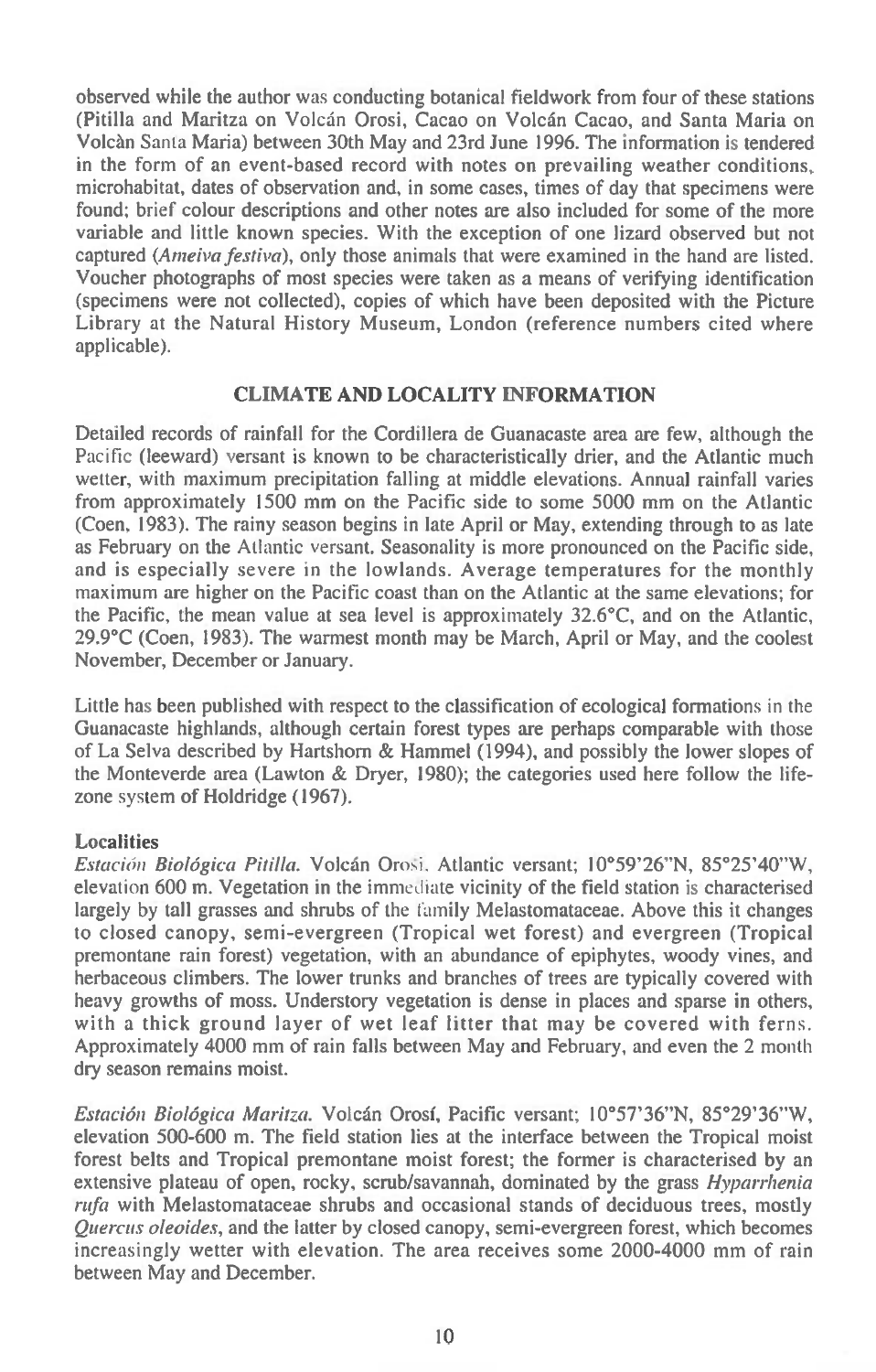*Estacidn Biologica Cacao.* **Volcan Cacoat; 10°55'43"N, 85°28'10"W, elevation 1000 metres. The vegetation immediately above the field station is dominated by tall, evergreen closed canopy forest, with relatively sparse understory and ground layer vegetation (Tropical premontane rain forest); at an elevation of some 1500-1650 metres the exposed upper slopes are characterised by elfin cloud forest, with stunted trees festooned with epiphytes (Tropical lower montane rain forest). Rainfall is heavy and may persist for many weeks during the wet season. Nights can be as cool as 14-16°C.** 

*Estacion Biologica Santa Maria.* **Volcan Santa Maria, Pacific versant; 10°46'50"N, 85°17'55" W, elevation 950-1100 m. Tropical moist and Tropical wet forest formations. The area is characterised by tall, semi-evergreen closed canopy forest, with areas of open grassland and dense scrub forest on the lower slopes.** 

#### **SPECIES LIST**

#### **Bufonidae**

*Bufo marinus* **L. Cane Toad. Multiple records (10+). Volcan Orosf, Estacion Maritza. This species was commonly observed foraging at night** around the various buildings of **the field station.** 

#### **Hylidae**

*Scinax staufferi* **(Cope). Stauffer's Tree Frog.** 

**1. Volcan Orosf, Estacion Maritza. Photo ref. T13858.** 

**This individual was found calling on the night of 7th June in the shower block of an accommodation building.** 

#### *Smilisca baudini* **(Dumeril & Bibron). Mexican Tree Frog.**

**5. Volcan Orosf, Estacion Pitilla. Photo ref. T13835.** 

**Individuals were found between 3rd and 6th June calling at night from small pools after heavy** rain, **or perched on wooden rafters of field station buildings.** 

#### **Leptodactylidae**

*Eleutherodactylus biporcatus* **(Peters). Broad-Headed Rain Frog.** 

**1. Volcan Orosf, forest trail approx. 1 km above Estacion Pitilla. Photo refs. T13837- 13838.** 

**A juvenile specimen, S-V length 21 mm, found on 3rd June amongst wet leaf litter. Dorsum dull yellow-brown, darker middorsally and on the upper surface of the forearm, with dark spots enclosing regulate** warts **and tubercles. Ventral surface dark grey, finely mottled with white under the chin, throat, and forelimbs, and marked with larger, more sharply defined white spots on the abdomen and anterior edge of thighs; undersurface of hands yellowish tan. Eye: iris dark bronze suffused with black.** 

#### *Eleutherodactylus* **sp.,** *cruentus* **group.**

1. **Volcan Orosif, forest trail approx. 1 km above Estacion Pitilla. Photo ref. T13839.** 

**A small leptodactylid (S-V length 20 mm) of this species group was found on 5th June amongst wet leaf litter at the base of a dead tree. The specimen had a moderately prominent heel tubercle (calcar) and, following Savage (1981), is assignable to** *E. erasinus* **(Cope); it had an indistinct canthus, and was conspicuous in also having a relatively small typanum (approx. one quarter of diameter of eye) and a tuberculate dorsum with well developed tubercles on the posteroventral margin of the forearm and lower leg. Dorsum olive brown, almost blackish on the upper surface of the head, with a broad yellowish tan, black-edged middorsal stripe extending from the occiput to the vent; lower dorsolateral surfaces dull silvery-white** finely **mottled** with **black. An ill-defined dark 'trouser' patch present at vent. Anterior edge of forearm dull yellowish tan. Hind limbs with prominent darker barring; posterior surface of thigh, calf, and groin**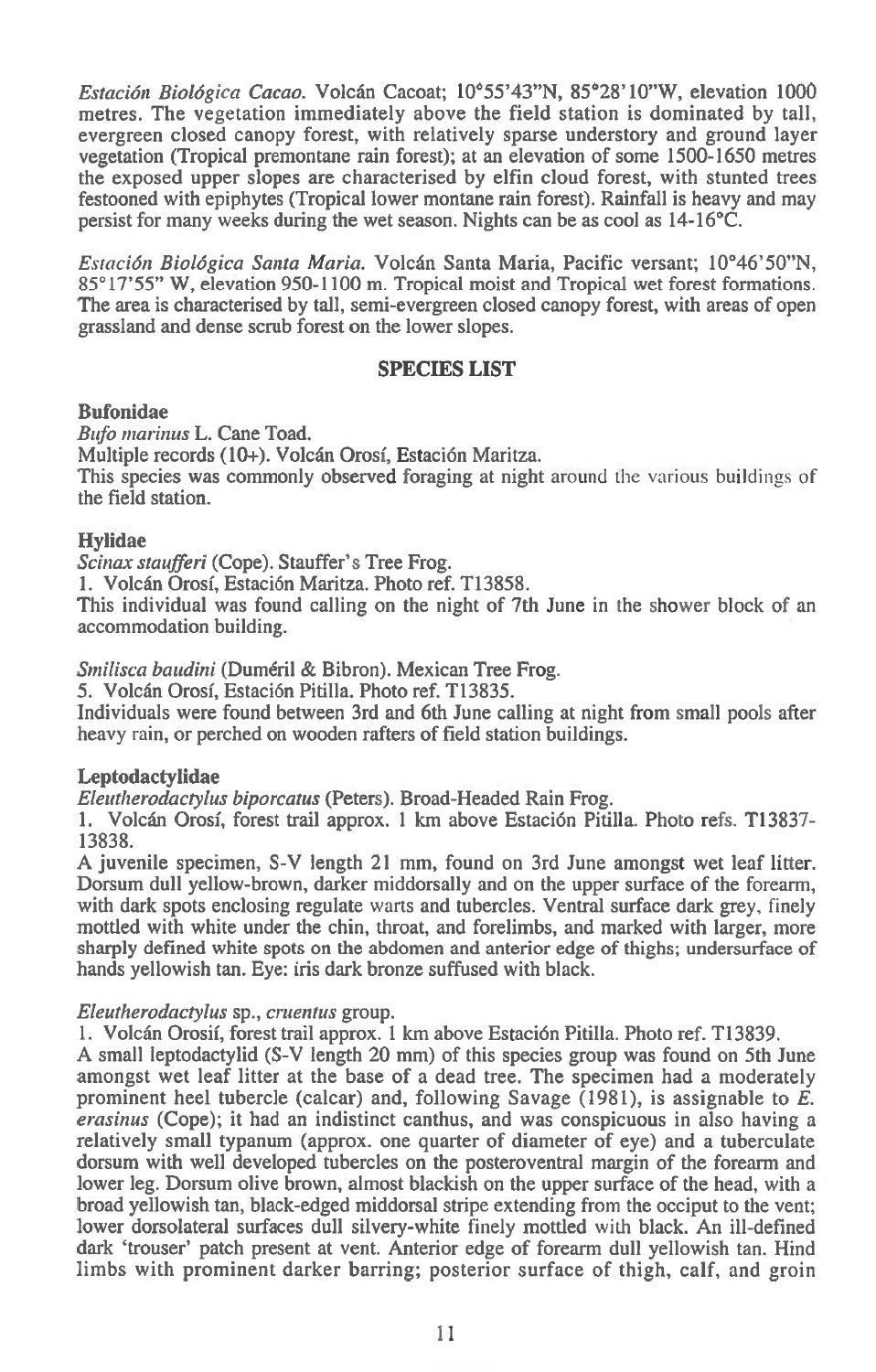

Plate I: Norops oxylophus. Pitilla, Volcán Orosí.



Plate 2: *Imantodes inornatus*. Pitilla Volcán Orosí.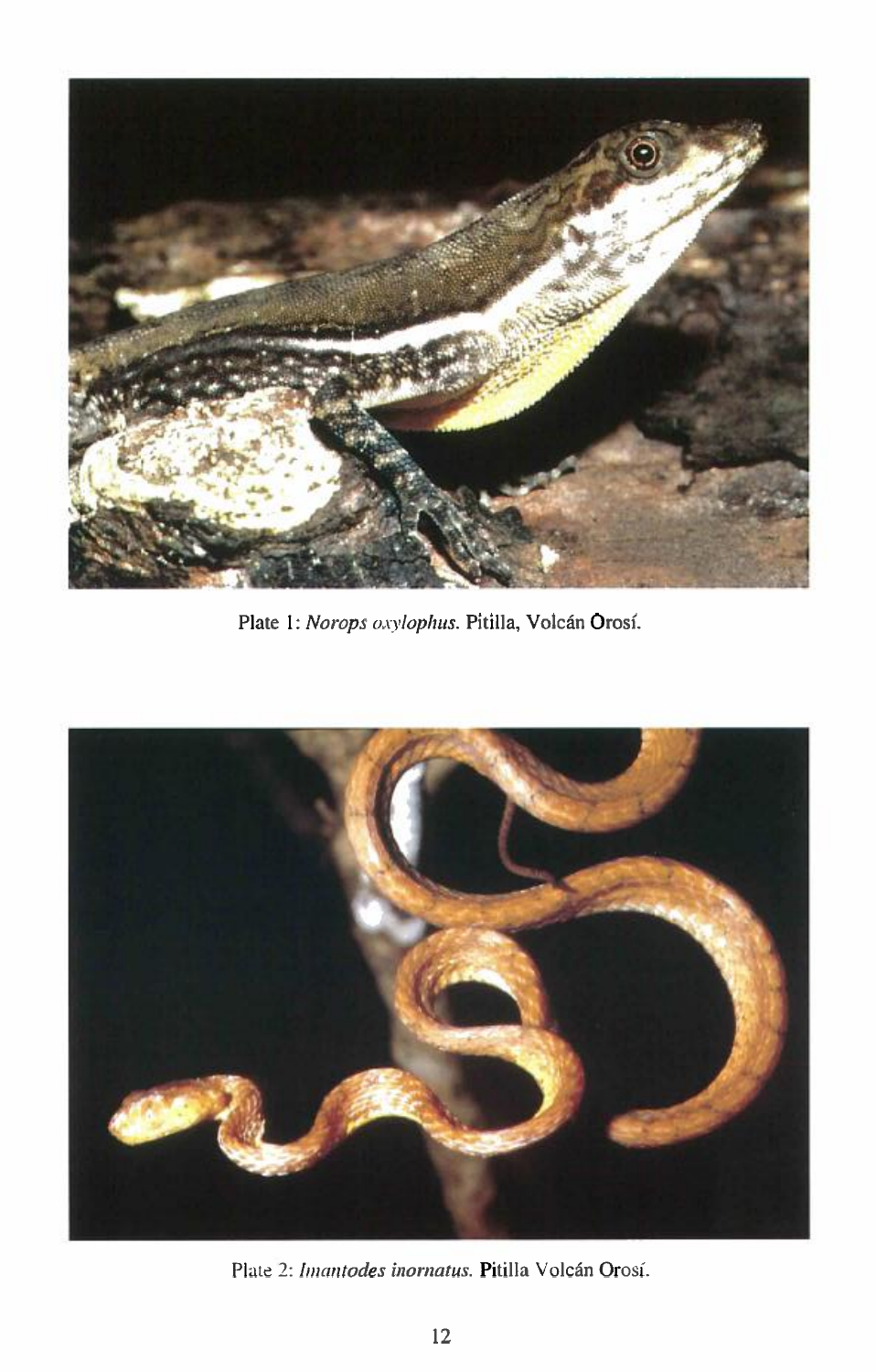

Plate 3: *Bothriechis schlegelii*. Pitilla Volcán Orosí.



Plate 4: Porthidium ophryomegas. Maritza, Volcán Orosí.



Plate 5: *Rhinoclemmys pulcherrima*. Maritza, Volcán Orosí.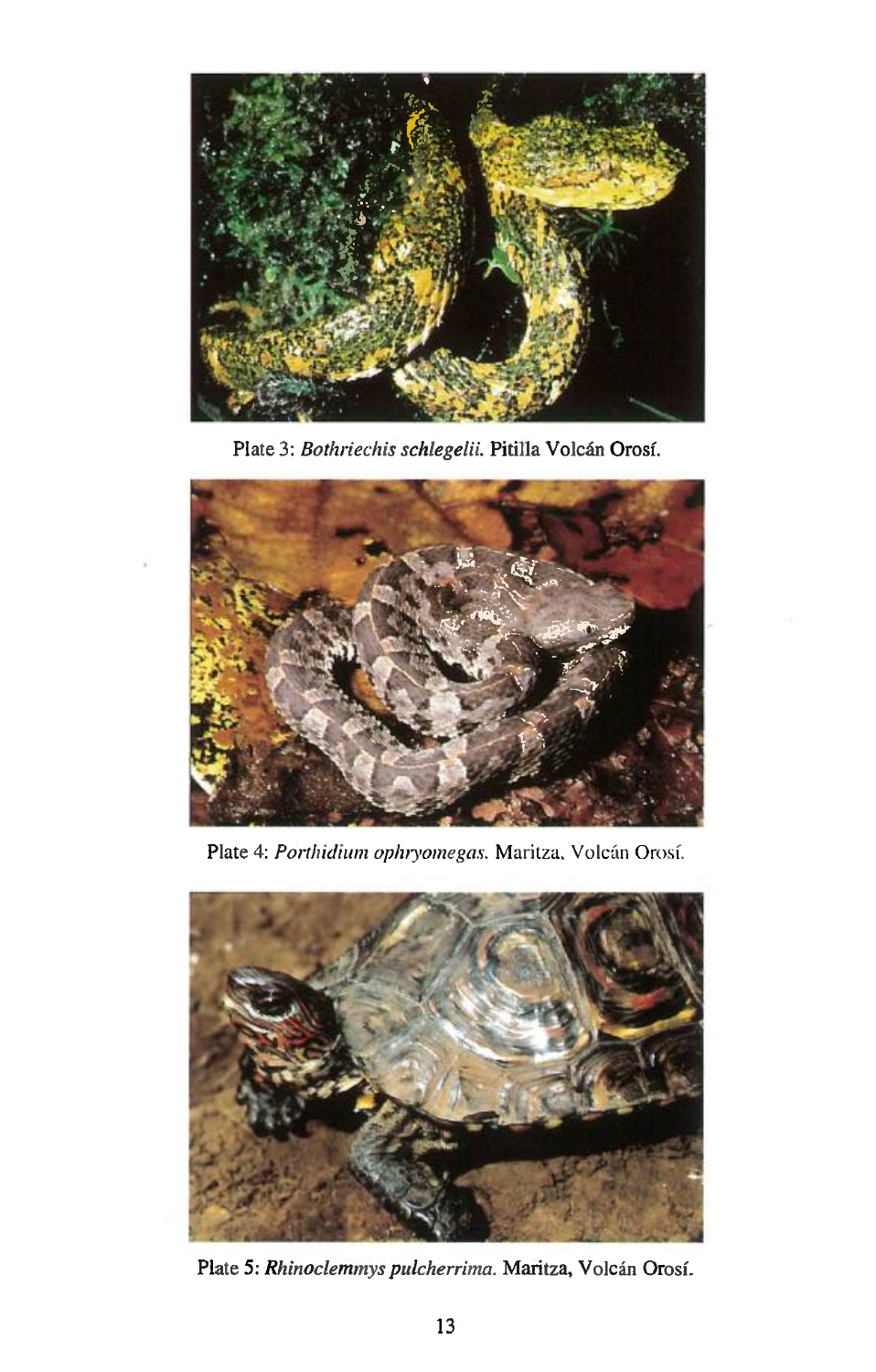immaculate orange-pinkish brown. Finger and toes disks whitish with dark spotting at the tip. Ventral surface whitish and *peppered with* fine dark spots, most prominent under the chin and throat. Eye: a conspicuous feature of the frog was the bright yellow coloration of the sclera; iris dark bronze-brown with fine black reticulations.

Although found on the ground, the frog instinctively climbed upwards when released.

## *Eleutherodactylus golhnc ri (W.* Peters). Gollmer's Litter Frog.

1. Volcan Orosi, forest trail approx. 1 km above Estacion Pitilla. Photo ref. T13836. An adult specimen, S-V length 40 mm, found during the day (4th June) concealed amongst wet leaf litter. Dorsal coloration pale bronze-brown with a fine yellow middorsal stripe, a pair of conspicuous yellow median blotches, and a pair of small black tubercles behind the shoulders. Head yellowish above, sharply demarcated from the brown dorsal colour by a dark transverse ridge extending between the eyes; side of head with a dark face mask, enclosing the typanum and terminating posteriorly low on the side behind the axilla; canthus marked with a fine white line that follows the upper edge of the face mask behind the eye. A well-defined dark triangular 'trouser' patch present at vent. Limbs pale brown strongly barred with darker brown, the bars finely edged with yellow. Venter whitish, immaculate except for some fine, indistinct grey stippling under the chin. Eye: upper half of iris gold with fine black reticulations and lower half black.

## *Leptoclactylus fragilis* (Brocchi). White-Lipped Frog.

I. Volcan Orosi, Estacion Maritz. Photo ref. T13840.

An adult frog (S-V length 33 mm) found during the day on 6th June under a stone in transitional open scrub/savannah dominated by *Quercus* and Melastomataceae.

## *Physalaemus pustulosus* (Cope). Tungara Frog.

Multiple records (10+). Volcan Orosi, Estacion Maritza. Photo ref. TI3841.

These diminutive, toad-like species were observed calling at night in shallow puddles and water-filled vehicle tracks. Several foam nests were also found after rain on 5th June.

## **Ranidae**

*Rana forreri* Boulenger. Dry Forest Leopard Frog.

3. Volán Orosí, Estación Maritza. Photo ref. T13831/R.

Specimens were all observed in the vicinity of streams and on trails around the field station at night (3rd to 6th June) in closed canopy woodland and open scrub/savannah dominated by *Quercus* and Melastomataceae.

*Rana warszewitchii* (Schmidt). Brilliant Forest Frog..

4. Volcán Orosí, forest trails above Estación Pitilla. Photo refs. T13832/R - T13833 (adult) and T13834 (juvenile).

An adult specimen, S-V length 58 mm, and three juveniles (one specimen S-V 25 length mm) were found during the day (4th June) on the forest floor at the side of a shaded stream. Dorsal coloration of adult uniform dark chocolate brown; head with conspicuous, narrow cream-coloured labial stripe. Hind limbs with indistinct darker barring; posterior surface blackish brown on thigh and brick red on calf, sharply contrasted by approx. 5-7 bright yellow spots. Ventral surface of chin, throat and abdomen pale yellow with pinkish flecks; undersurface of hind limbs pinkish-rose, marbled with pale yellow beneath femur. Dorsal surface of juveniles golden tan with irregular metallic green flecks; lateral surfaces and side of head below canthus dark brown; posterior surface of hind limbs suffused with pinkish orange without yellow spots of adult; webbing between toes coral red. Venter whitish finely mottled with brown; a dark 'trouser' patch present at vent, the lower edge bordered with small white spots. Eye: upper one-third of iris gold and lower two-thirds suffused with black.

The frogs had the conspicuous habit of sitting in a pronounced upright position. Both the adult and juveniles produced a 'squeak-like' vocalization when captured.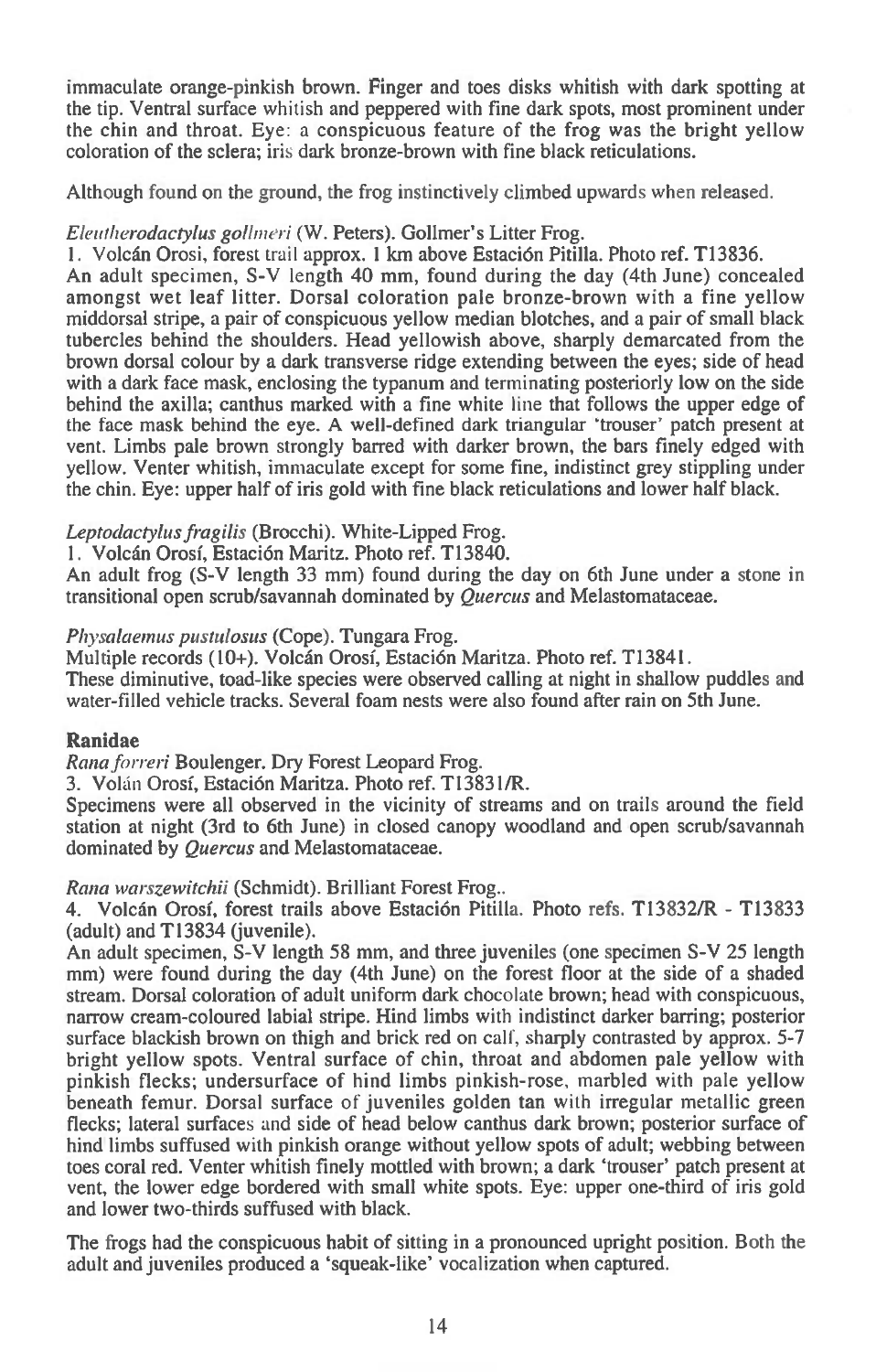## **Emydidae**

*Rhinoclemmys pulcherrima* (Gray). Painted Wood Turtle.

1. Volcan Orosi, rock road to Inter-American Highway approx. 2 km from Estaci6n Maritza. Photo ref. T13842.

An adult specimen of this ornately patterned turtle was found during the morning of 11th June in open scrub/savannah dominated by *Quercus* and Melastomataceae. Weather conditions at the time were dry and sunny.

#### **Gekkonidae**

*Gonatodes albogularis* (Dumeril and Bibron). Yellow-Headed Gecko.

Multiple records (10+). Volcan Orosi, Estaci6n Maritza; Volcan Santa Marfa, Estacion Santa Maria. Photo ref. T13843.

Males and females of this strikingly dimorphic and ubiquitous species were observed on most days, typically about 1 metre above the ground on the trunks of large trees and sides of wooden buildings.

#### *Phyllodactylus tuberculosus* (Wiegmann). Leaf-Toed Gecko.

Multiple records (10+). Volcán Orosí, Estación Maritza. Photo ref. T13844.

Adults and juveniles of this gecko were commonly observed by night on the outside walls and ceilings of field station buildings (7th to 9th June). Dorsum pale grey with irregular black spots on the head, body (except lateral surfaces) and limbs; an irregular dark stripe extending from the snout through the eye and along the side of the head; tail with dark spotting at the base and tip, with 4 dark crossbands in between; venter immaculate cream.

*Sphaerodactylus millepunctatus* Hallowell. Spotted Gecko.

1. Volcán Orosí, Estación Maritza.

The specimen was found on 5th June beneath a stone in close proximity to the field station.

#### **Iguanidae**

*Ctenosaura similis* (Gray). Black Iguana.

Multiple records (10+). Lower Pacific slopes of Volcán Orosi.

A common species, frequently observed basking on rocks and in the lower branches of trees in open scrub/savannah. The species is particularly common in the Tropical dry forest zone of the Pacific lowlands.

#### **Phrynosomatidae**

*Sceloporus variabilis* (Wiegmann). Rose-Bellied Lizard.

1. Volcán Orosí, forest trail approx. 500 metres above Estación Pitilla.

The lizard (a female) was found on 3rd June beneath a discarded wooden board in Melastome-dominated scrub forest.

#### **Polychrotidae**

*Norops capito* (Peters). Big-Headed Anole.

1. Volcán Orosí, forest trail approx. 1 km above Estación Pitilla.

A small juvenile (newly-hatched ?) found on 3rd June perched face down on the side of a sapling tree, approx. 2 metres from the ground.

*Norops cuperus* (Hallowell). Dry Forest Anole.

Multiple records (10+). Volcán Orosí, Estación Maritza; Volcán Santa María, Estación Santa Maria. Photo ref. T13845.

A species commonly observed in the vicinity of the field stations. Dewlap of male pastel pink, with a large yellowish spot covering much of the base and adjoining free margin.

*Norops lunifrons* (Cope). Slender Anole.

1. Volcan Orosf, forest trail in open woodland approx. 2 km above Estacidn Pitilla.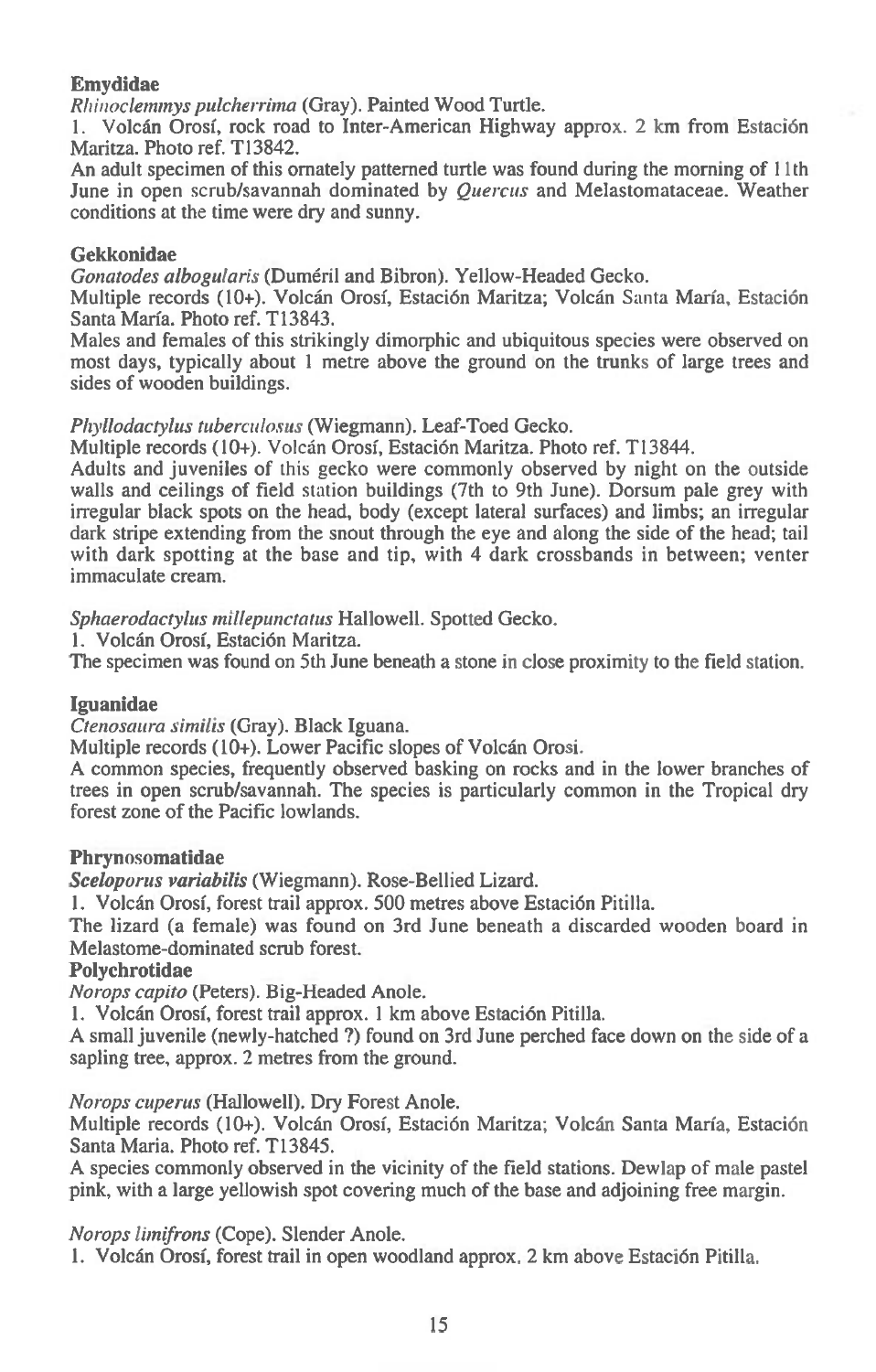The specimen (a male) was found basking on the leaf of an understory shrub, approx. 1 metre above the ground (3rd June). Dorsal coloration pale brown with a whitish vertebral stripe, punctuated at regular intervals with small dark spots, and a pale dorsolateral stripe. Tail marked with conspicuous broad, dark bands. Dewlap greyish white tainted with orange at the base.

## *Norops oxylophus* (Cope). Stream Anole.

3. Volcan Grog, forest trail approx. 2 km above Estaci6n Pitilla. Photo ref. T13846.

All specimens were observed on rocks in or at the side of a forest stream (3rd June). Dorsum of adult male olive brown with a conspicuous pale dorsolateral stripe, extending from the snout posteriorly over the axilla (here bordered above and below by black) and along the side of the body; lower sides dark brown, mottled with whitish spots, and limbs with dark barring; dewlap uniform burnt yellow-orange.

Individuals of this medium-sized anole evaded capture by jumping deftly from stone to stone or occasionally scurrying across the water, taking refuge in crevices between rocks.

## **Scincidae**

*Mabuya unimarginata* Cope. Central American Mabuya.

1. Volcán Orosí, Estación Maritza.

The specimen was observed basking on a large rock (6th June), concealed amongst climbing foliage in dry scrub/savannah dominated by *Quercus* and Melastomataceae. A second specimen was observed but not captured near the summit of Volcán Cacao, at an elevation of some 1500 metres in elfin cloud forest (9th June).

## **Teiidae**

*Ameiva festiva* Lichtenstein and von Mertens. Middle American Ameiva.

2. Volcán Orosí, Estación Pitilla.

Both specimens were adults, observed on several occasions between 3rd and 5th June foraging around and beneath the wooden buildings of the field station.

## **Xantusiidae**

*Lepidophyma. flavimaculatum* A. Dumeril. Yellow-Spotted Night Lizard.

A juvenile specimen of this highly secretive species was found on 20th June beneath a stone at the edge of the field station. Dorsum black with approx. 50 sharply defined yellowish spots dispersed over the dorsolateral surfaces either side of the vertebral line; head black, with preocular, loreal, anterior nasal, and supralabials outlined with yellow; tail dark greyish brown with indistinct pale spotting.

## **Colubridae**

*Conophis lineatus* (Duméril, Bibron and Duméril). Road Guarder.

1. Volcán Orosí, Estación Maritza. Photo Ref. T13847.

An adult specimen of the typical striped colour phase was found at 17.15 hrs. on 11th June amongst rocks and dry grass at the edge of the field station clearing; transitional open scrub/savannah dominated by *Quercus* and Melastomataceae. A second snake was observed foraging at the side of a trail at 15.50 hrs. in hot, dry sunny conditions on the following day.

*Dendrophidion vinitor* Smith. Barred Forest Racer.

2. Volcan Grog, forest trail approx. 1 and 3 km above Estacion Maritza on trail to Cacao. Photo ref. T13848.

The snakes were juveniles (total length approx. 250 mm) found active at 10.00 hrs on 8th June and late morning on 9th June; elevation 750-850 metres. On both occasions the ground was wet following rain, although weather conditions at the time were dry and sunny. Dorsum and tail pinkish brown with numerous (one specimen with 52 on body) silvery-white crossbands extending to the ventral surface, those on the neck broadest (2-3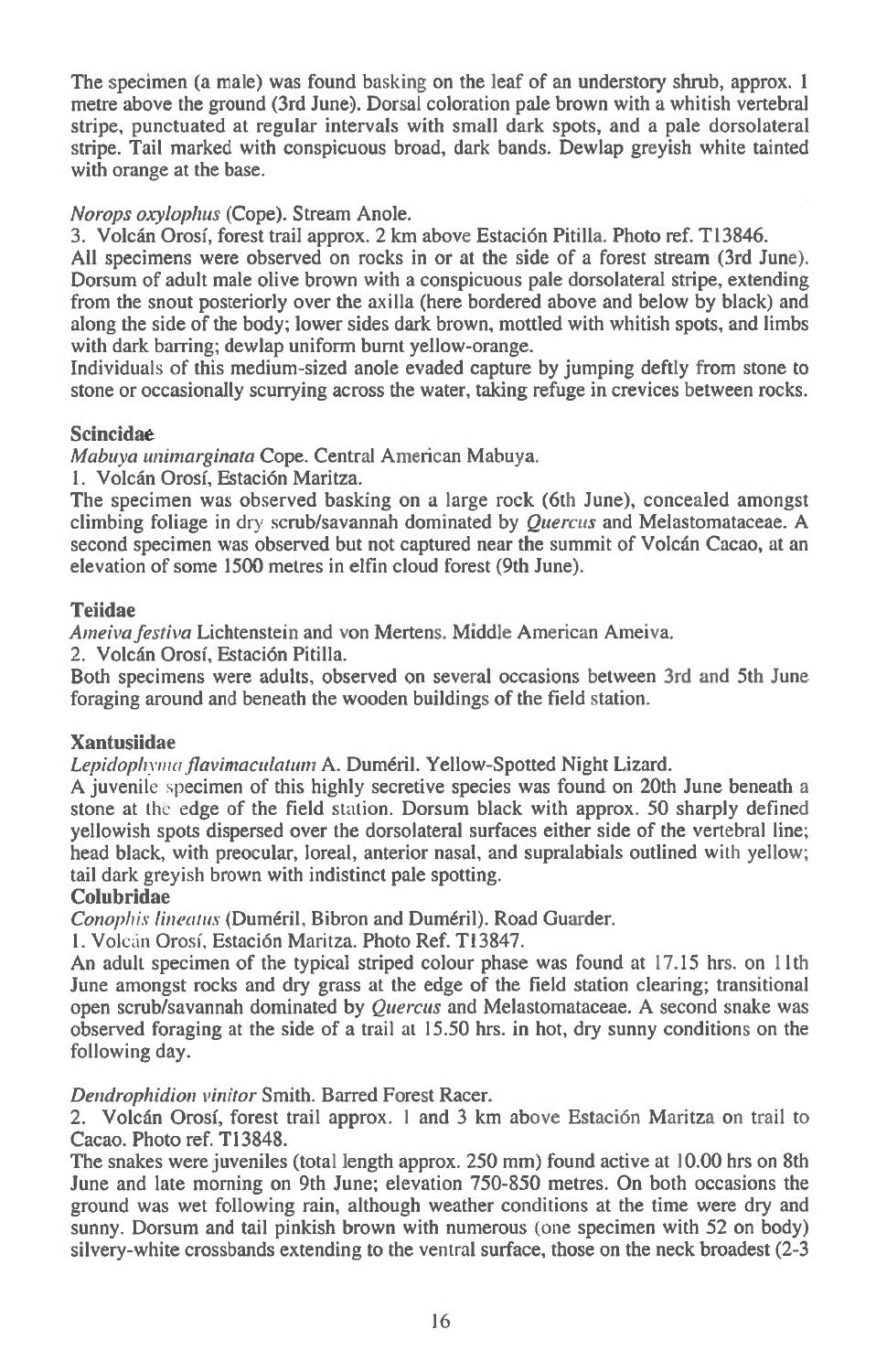**scales wide) and most sharply defined, the edges of the bands on the forebody irregularly bordered either side with black, those of the lower dorsum bordered with black only on the posterior margin; the crossbands become progressively indistinct posteriorly (almost indeterminate on tail), dividing into regular lines of dark and light spots, the lowermost row (dark) forming a continuous narrow stripe along the ventrolateral edge of the tail. Top of head same colour as dorsum, paler on the sides with whitish supralabials; upper edge of supralabials behind eye edged with a fine dark line. Venter dull whitish, immaculate.** 

**When alarmed, these wary and swift-moving snakes had the conspicuous habit of raising the head and forebody high off the ground.** 

*lmantodes inornatus* **(Boulenger). Yellow Blunt-Headed Tree Snake.** 

**1. Volcan Orosf, forest trail approx. 200 m below Estacion Pitilla. Photo ref. T13849.** 

**An adult specimen (approx. total length 520 mm) of this vine-like arboreal species was found after dark (18.45 hrs.) on 4th June in a small tree some 2.5 meters from the ground, at the edge of a seasonal (dry) pond. Cloud cover at the time was extensive, screening illumination from the moon, and rain was falling as a fine mist. Dorsum and tail orange brown with very narrow, indistinct, dark crossbands; head also orange brown (including iris of eye), sparsely flecked with black. Venter pale orange-brown peppered with small dark dots, and a dark, diffuse median line.** 

**In response to capture, the snake flattened its head and compressed the body laterally, although refused to bite.** 

*Masticophis mentovarius* **(Dumeril, Bribron and Dumeril). Neotropical Whipsnake.** 

**2. Volcan Orosf, rock road to Inter-American Highway approx. 8 and 10 km west of Estaci6n Maritza.** 

**Both snakes were large adults observed on 11th June, one was a recently killed specimen found dead on the rock road to the field station (total length 1.6 metres), and the other was** watched **as it foraged along the edge of a pool in open scrub/savannah. Guyer and**  Laska (1997) reported **on a specimen from Cacao attempting to engulf a juvenile** *Boa constrictor.* 

*Ninia sebae* **(Dumeril, Bibron and Dumeril). Red-Backed Coffee Snake.** 

**1. Volcan Santa Maria, Estacion Santa Maria. Photo ref. T13850.** 

**The snake was an adult (approx. total length 200 mm) found during the day on 19th June beneath a rusting metal sheet in the field station clearing. Dorsal surface dull reddish brown, unicolour with a dark nuchal band edged anteriorly and posteriorly with yellow; upper surface of head black.** 

## *Spilotes pullatus* **(L.). Tiger Rat Snake.**

**1. Volcan Orosf, rock road to Inter-American Highway approx. 250 m west of Estacion Maritza. Photo ref.T1385I.** 

**A large adult, total length in excess of 2 metres, found on the ground (11th June) in transitional open scrub/savannah dominated by** *Quercus* **and Melastomataceae. Dorsal coloration predominantly pale yellow, marked with broad, black, diagonally oriented bands anteriorly, and with black on the lower dorsum and tail confined to the outlines of the scales.** 

*Stenorrhina degenhardtii* **(Berthold). Degenhardt's Scorpion-Eating Snake.** 

**1. Volcan Orosf, forest trail approx. 500 m. above Estacion Pitilla. Photo ref. T13852.** 

**A juvenile found on 4th June during light rain in an area dominated by tall grasses and Melastomataceae shrubs. Dorsum pale brown with a middorsal series of blackish brown blotches extending to the tip of the tail (22 on body and 6 on tail), the first** forming an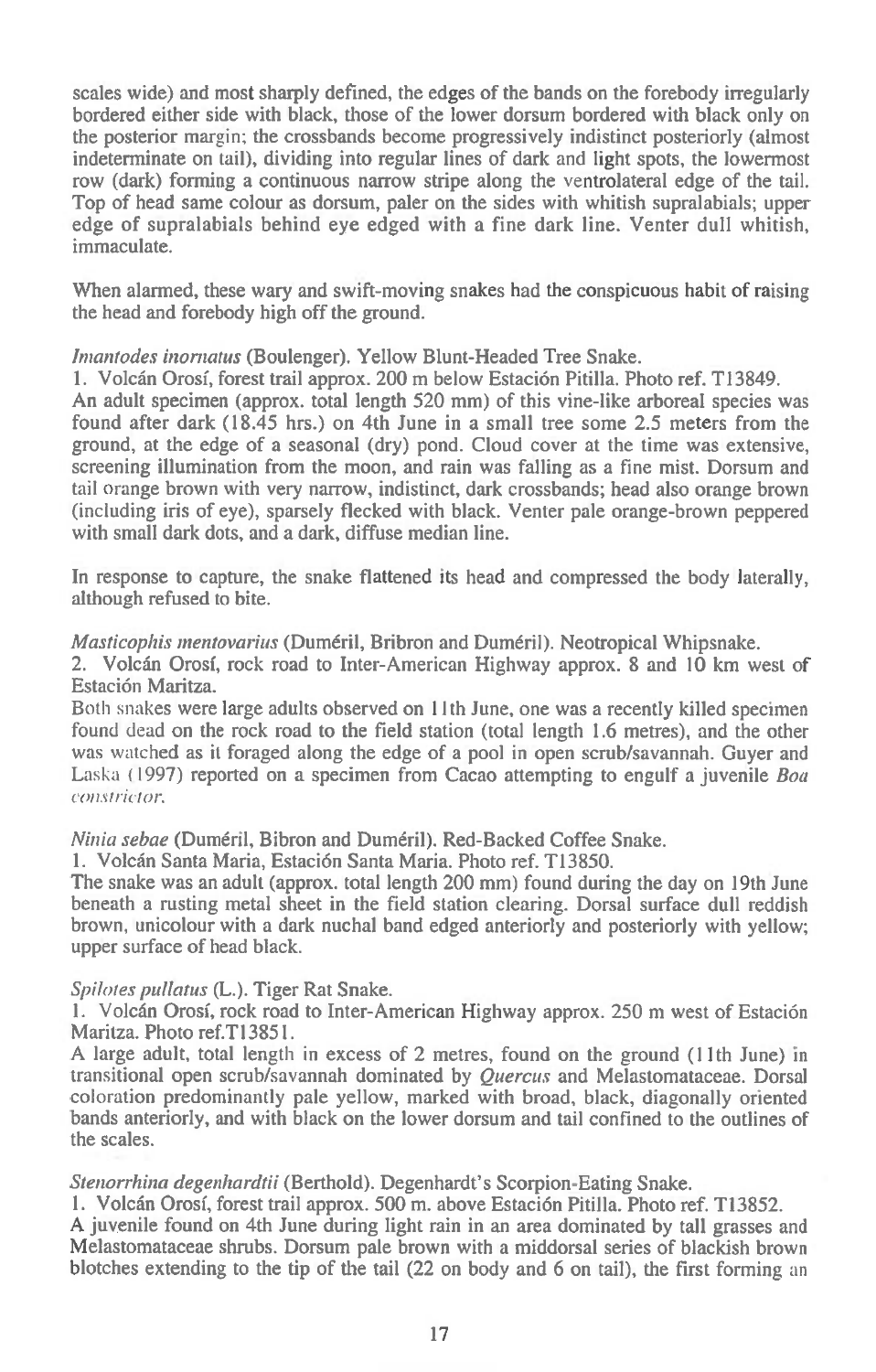**inverted 'Y'-shaped stripe on the nape, and the remainder aligned as irregular transverse bars. Sides marked with two alternating series of small, squarish spots, and a lower series of occasional spots on the ventrolateral edge. Head same colour as dorsum with the sutures of the upper head scutes darkened, a diffuse. dark spot in the centre of the frontal and at the posterior confluence of the parietals, and another irregular dark blotch in the centre of each parietal; side of head with an indistinct dark stripe bordering the upper edge of the supralabials behind the eye. Venter dull whitish with dark spots and a medial suffusion of dark pigment on the subcaudals.** 

#### **Viperidae**

Atropoides nummifer (Ruppell). Jumping Pitviper.

**2. Volean Grog, approx. 1 km (photo ref. T13853) and 2 km (photo ref. T13854) north of Estaci6n Maritza on trails to Casa Fan and Cacao.** 

**Both specimens of this stout-bodied terrestrial species were large adults (total length in excess of 650** mm). **found on 8th and 10th June in open woodland, one observed active in mid-morning** and **the other in the afternoon (16.30 hrs.) concealed amongst leaves and dry grass at the side of the trail. Weather conditions on both occasions were warm, dry and sunny. When disturbed the snakes formed a tight circular coil with the head in the centre and the mouth widely agape, although neither attempted to bite.** 

#### Bothriechis schlegelii (Berthold). Eyelash Palm Pitviper.

**2. Volean Orosi, forest trail approx. I km above Estacion Pitilla (photo ref. T13855); Vo'can Cacao, Estacion** Cacao **(photo ref. TI3856).** 

The two **specimens represent different colour variants of this polymorphic species. The Pitilla snake, an adult approx. 600 mm in total length (marbled yellow-green colour form), was found at 13.30 hrs. on 3rd June near ground level draped over a heap of fallen, moss-covered branches. Surrounding understory vegetation was wet and dripping heavily after prolonged** rain.

**The specimen from Cacao, total length approx. 400 mm. (grey-green hchenose colour form), was found on the evening of 9th June perched unconcealed on** a rafter **inside the roof of a wooden building, approx. 3.5 metres above the ground; elevation 1000 metres.** 

#### Porthidium ophryomegas **(Bocourt). Dry Forest Hognosed Pitviper.**

**I. Vo!can Oros(, Estacion Maritza. Photo ref. T13857.** 

**A juvenile (total length approx. 300 mm), found on llth June foraging after dark** (19.00 hrs.) **during light rain close to the field station in an area of open scrub/savannah dominated by** *Quercus* **and Melastomataceae. The species is primarily an inhabitant of lowland Tropical dry forest, and occurs here at the boundary of the Tropical moist forest and Tropical premontane moist forest belt probably at the limit of its ecological distribution.** 

#### **RESUMEN**

**Este trabajo recoge una amplia lista de anfibios y reptiles estudiados en la Cordillera de Guanacaste en Costa Rica, entre el 30 de Mayo y el 23 de Junio de 1996. El area estudiada abarca una gran diversidad con diferentes tipos de vegetaci6n, que van desde el bosque tropical seco de la Ilanura costera del Pacifico, pasando por diferentes pisos de vegetacion, hasta el bosque Iluvioso 'elfin'. Las observaciones se hicieron a diferentes**  alturas del Volcán Orosí, Volcán Santa Maria. Se incluyen breves descripciones de color **de las especies mas variables y menos conocidas. Las fotografias realizadas se utilizaron para verificar la identificacion, copias de las** mismas **se encuentran depositadas en la Biblioteca Fotogrefica del Museo de Historia Natural de Londres.**